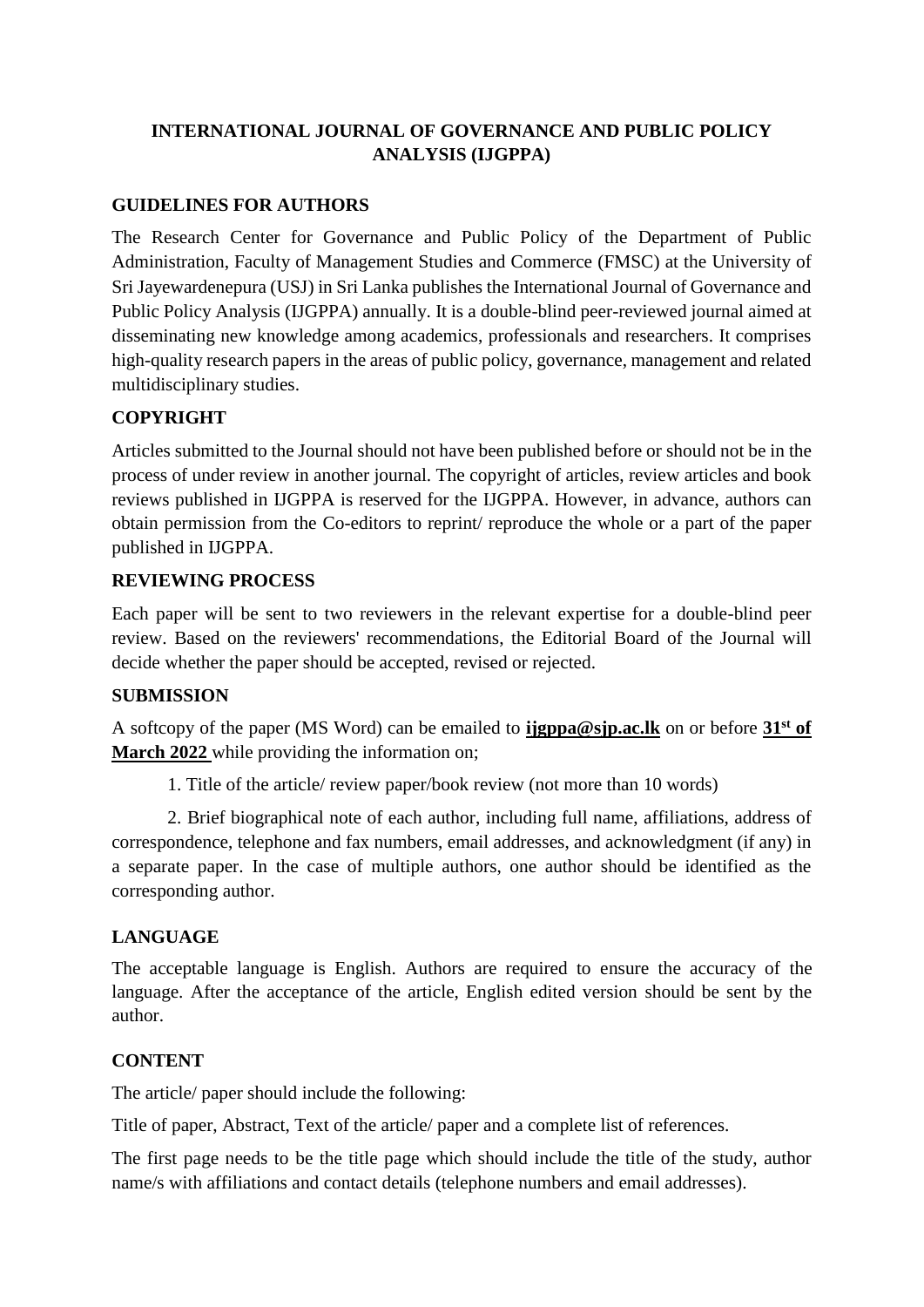### **THE PAPER SHOULD BE STRUCTURED ACCORDING TO THE FOLLOWING GUIDELINES**

- Abstract should be limited to 250 words
- Introduction **(Background of the Study, Problem Identification, Research Questions or Objectives** *(if there are several research questions or objectives put 1,2 and 3)* and **Significance of the Study,** those details should be written without headings)
- Literature Review (allowed to include subheading)
- Methodology
- Analysis and Discussion
- Conclusion and Recommendations
- Limitations and Further Research
- References (please follow the link for preparing references list in the research paper <https://libguides.murdoch.edu.au/APA/all> )
- These general criteria can vary with the nature of the article (article, review paper, book review).

# **FORMATTING GUIDELINES**

The Full-Text Manuscripts, which are original and unpublished articles related to the mentioned themes, should be submitted through email given (ijgppa@sjp.ac.lk). The author/s need to submit a report of plagiarism. Please follow the following guidelines:

- File type: MS Word
- Page size: B5
- Title Font 16, Bold, Times New Roman, Center Align (each main word of the heading should begin with a capital letter)
- Author/s names Font 12, Bold, Times New Roman, Center Align (with the title like Dr., Prof.).
- Name of the Institute affiliation with University, City, Country, and Email ID Font 12, Italic, Times New Roman, spacing 1.0 and remove the space, Center Align. **Example:**

# **Dr. A. B. C. David**

*Associate Professor Department of …………………………… Faculty of ……………………………….. University, City, Country [abcd@gmail.com](mailto:abcd@gmail.com)*

- Headings Font 14. Bold. Times New Roman (should be on the left-hand side of the page and each main word of the heading should begin with a capital letter)
- Sub Heading Font 12, Bold, Times New Roman (should be on the left-hand side of the page and each main word of the heading should begin with a capital letter)
- Headings and Sub Heading should be numbered by using the multilevel list option.
- Style of the manuscripts (except mentioned separately) Font 12, Times new roman, Line and paragraph spacing - 1.5
- "Add Space After Paragraph" before the next heading started
- The table format auto fit to window (Cell Align-Align Top Left), put Top Borders and Bottom Borders only
- Table number: Times New Roman, Font 12, Italic, Left Align (above the diagram), table numbering- *Table 01:*
- Data Source Times New Roman, Font 12, Italic, Left Align (below the diagram) **Example:**